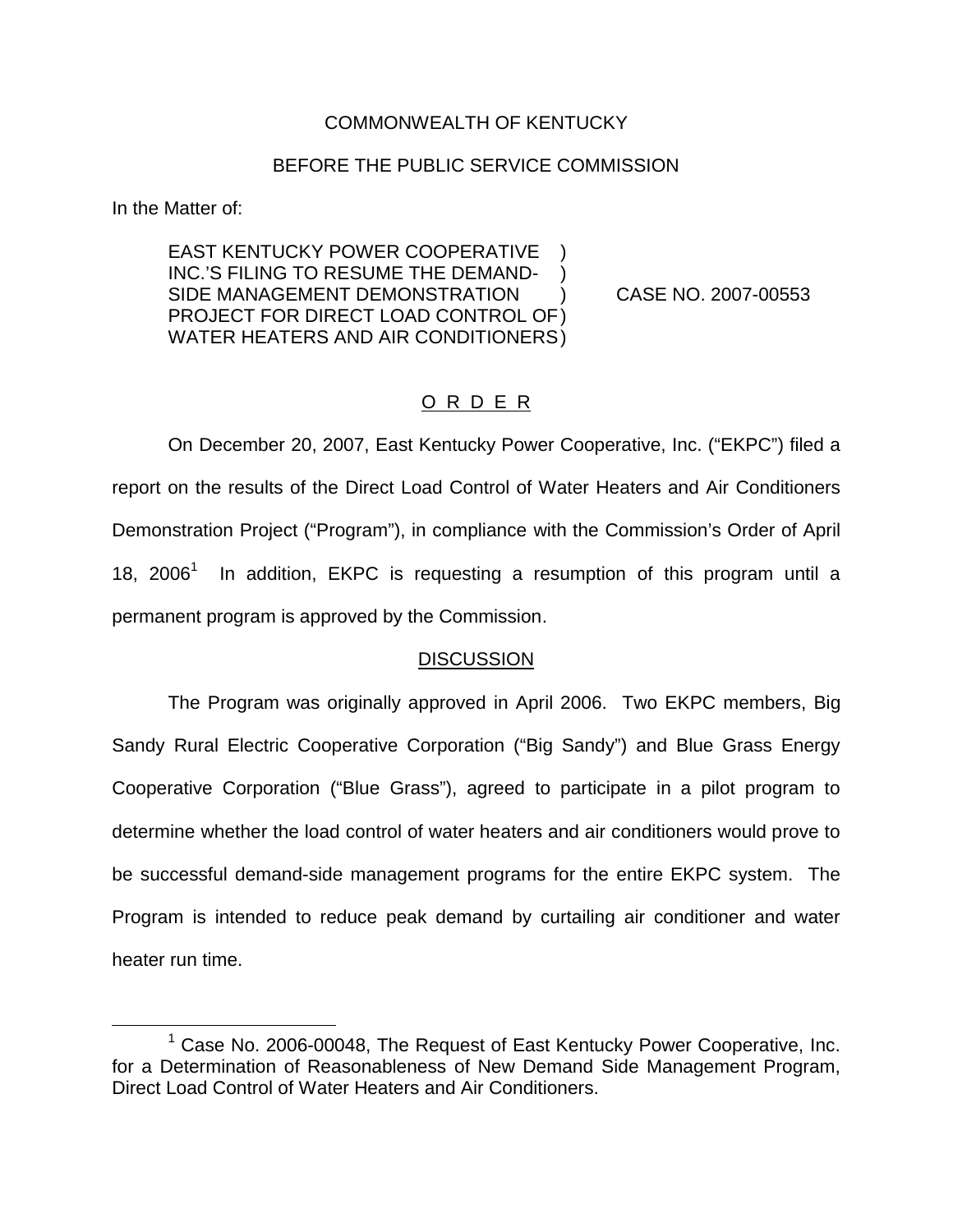Blue Grass began recruiting participants through direct mail soon after Commission approval of the Program. A total of 473 load control switches were installed on central air conditioning or heat pump units, and 244 switches were installed on electric water heaters by July 2006. Big Sandy began recruiting participants in July 2006, also through direct mail. A total of 142 switches were installed on water heaters in Big Sandy's territory by October 2006. Big Sandy elected not to participate in load control of air conditioners.

The Program covered two summers for air conditioning and 12 months for water heaters and was completed in September 2007. The Program was administered by GoodCents Solutions ("GoodCents"), a private energy management company that provides demand-response and energy efficiency programs to utilities nationwide. GoodCents has administered similar load management programs for Louisville Gas and Electric Company and Kentucky Utilities Company.

GoodCents collected metered water heater and air-conditioner data from customers after the test period to determine the effects of the load control. Measurements that were analyzed included average demand reduction per switch, the impact of weather on air conditioner and water heater load relief, customer satisfaction and the potential impact of a full-scale program.

Demand reduction for both air conditioning units and water heaters was reported as significant. During the first summer of the demonstration project air conditioner compressors were not allowed to run for one out of every three 7.5 minute intervals during the control period. During the second summer the compressors were run 7.5 minutes out of every 15 minutes (50 percent cycling) during the control period which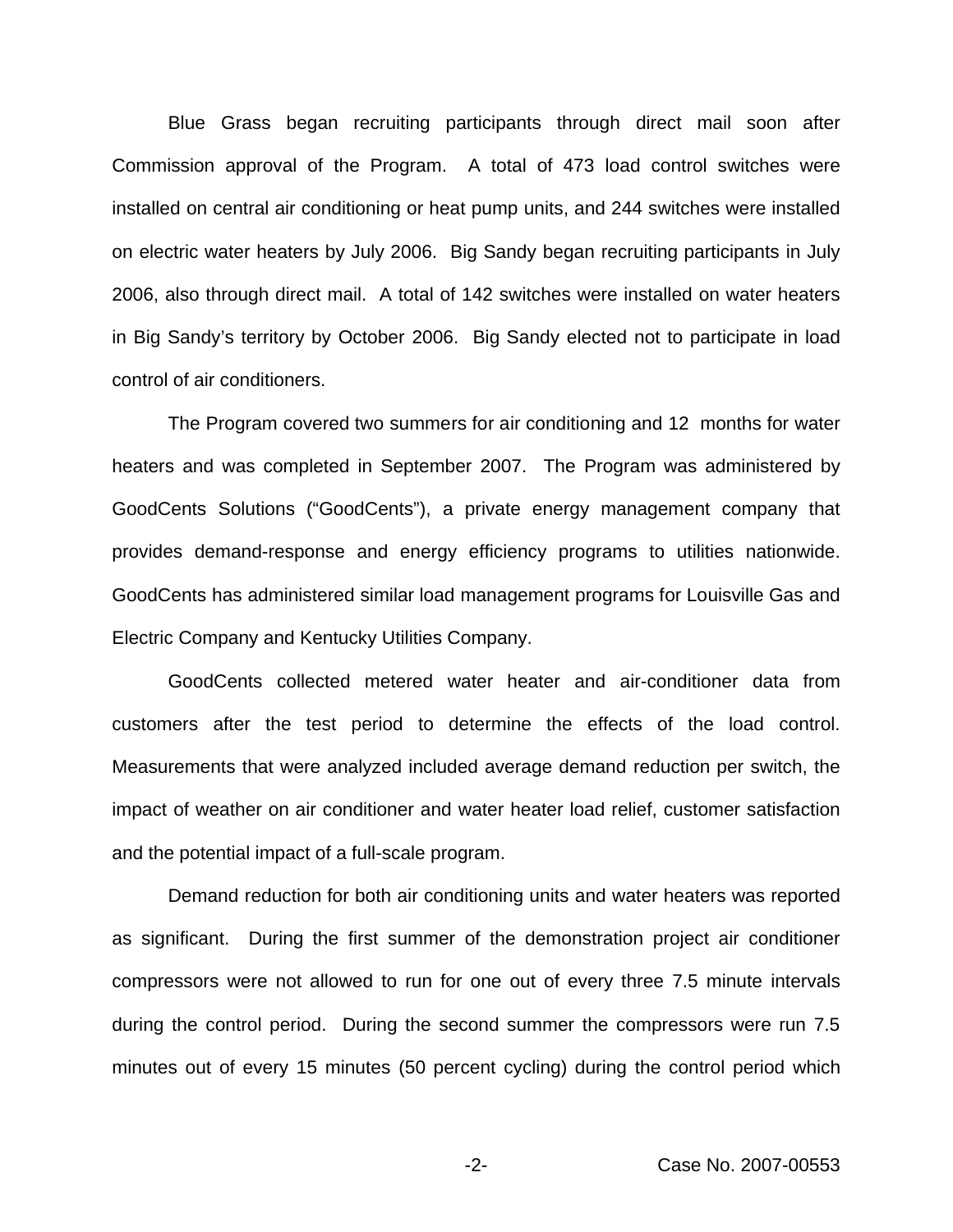resulted in a 1.1 kW reduction per air conditioning unit. The 33 percent cycling used during the first summer resulted in a 0.6 kW reduction.

Over the course of the demonstration project, water heater demand reduction was 0.46 kW per appliance in the summer and 0.59 kW in the winter. The interruption cycle of the water heaters was programmed for 4 hour control during the on-peak period.

According to EKPC, customer satisfaction with the Program was very positive. Only one customer out of 142 water heater project participants in the Big Sandy territory requested to be removed from the program. In Blue Grass's territory only 14 out of 473 air conditioner project participants and only 8 out of 244 water heater participants requested to have the load control switches removed.

The actual cost of the Program was \$368,393, which was considerably more than EKPC's estimated cost of \$296,000. The cost discrepancy was due primarily to the incorrect assumption that one switch would be able to perform the control of both appliances in homes that participated in both aspects of the Program. Due to the location of each appliance, EKPC determined that a separate switch was needed for each appliance. The cost of additional switches and the additional time required to install the second switches accounted for the majority of the difference between the estimated and actual cost of the Program.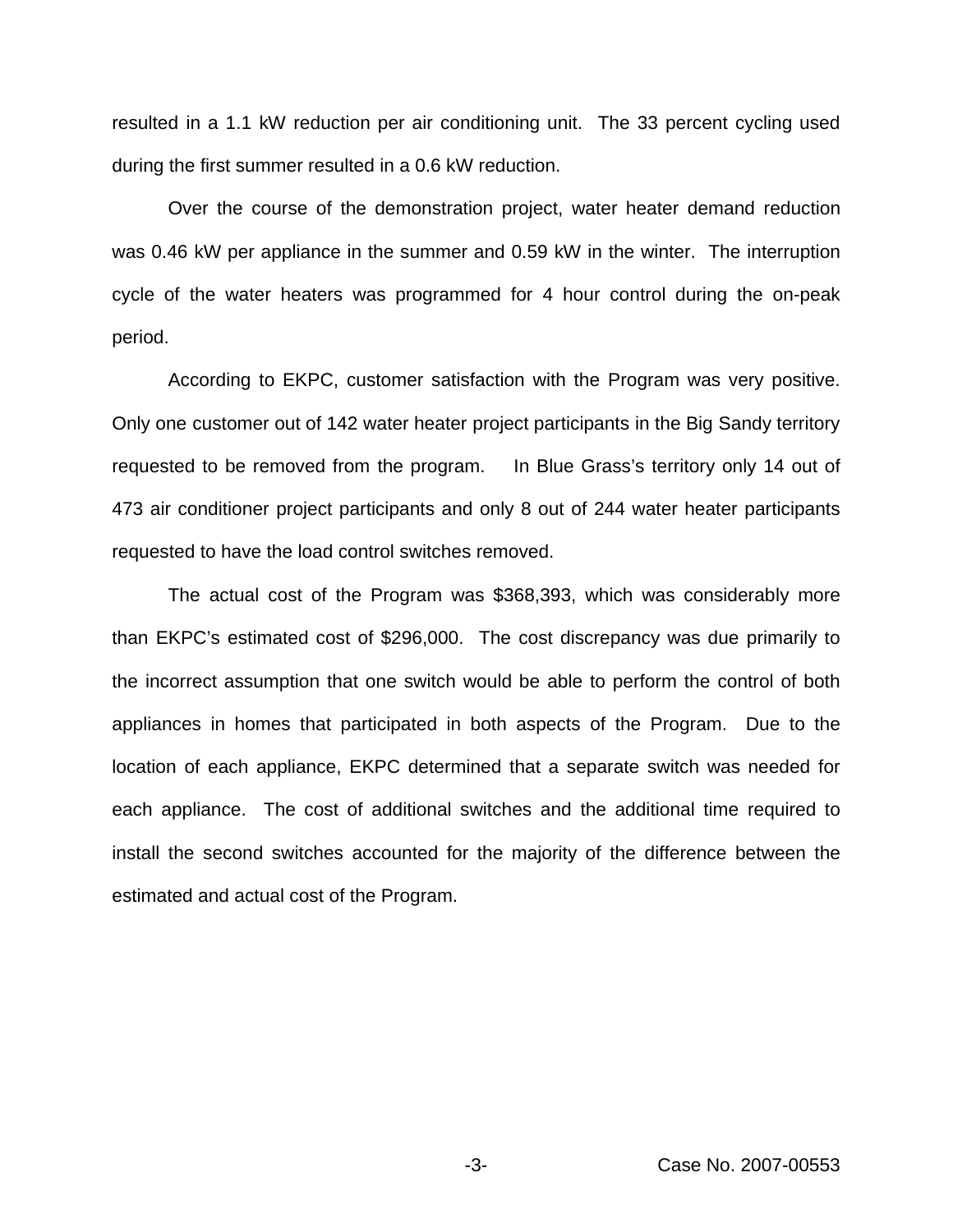The Commission's Order in Case No. 2006-00048, $<sup>2</sup>$  approving the Program</sup> obligated EKPC to file a new tariff by August 31, 2007 if it intended to temporarily extend the Program beyond September 30, 2007, while the results of the pilot program were being analyzed. However, the results of the Program were not known on August 31, 2007, and EKPC did not request extension of the Program at that time. Based on the positive results of the Program, EKPC plans to file for permanent approval which will enable it to maximize participation rates among its Members and experience the demand reductions that the pilot program has demonstrated. Until such time as a permanent program is filed and approved by the Commission, EKPC requests that this Program be resumed. Resumption of the Program will allow EKPC to avoid the added cost of removing the installed switches and will allow EKPC to continue using the switches for participants who elect to remain in a permanent program.

The Commission, having considered the evidence of record and being otherwise sufficiently advised, finds that the proposed demonstration project tariff is reasonable and consistent with the provisions of KRS 278.285 and should be continued until such time as a permanent program tariff is filed and approved by the Commission.

IT IS THEREFORE ORDERED that:

1. EKPC's request to resume the Demonstration Project for Direct Load Control of Water Heaters and Air Conditioners is approved as proposed.

 $2$  Case No. 2006-00048, The Request of East Kentucky Power Cooperative, Inc. for a Determination of Reasonableness of a New Demand-Side Management Program, Direct Load Control of Water Heaters and Air Conditioners, final Order dated April 18, 2006.